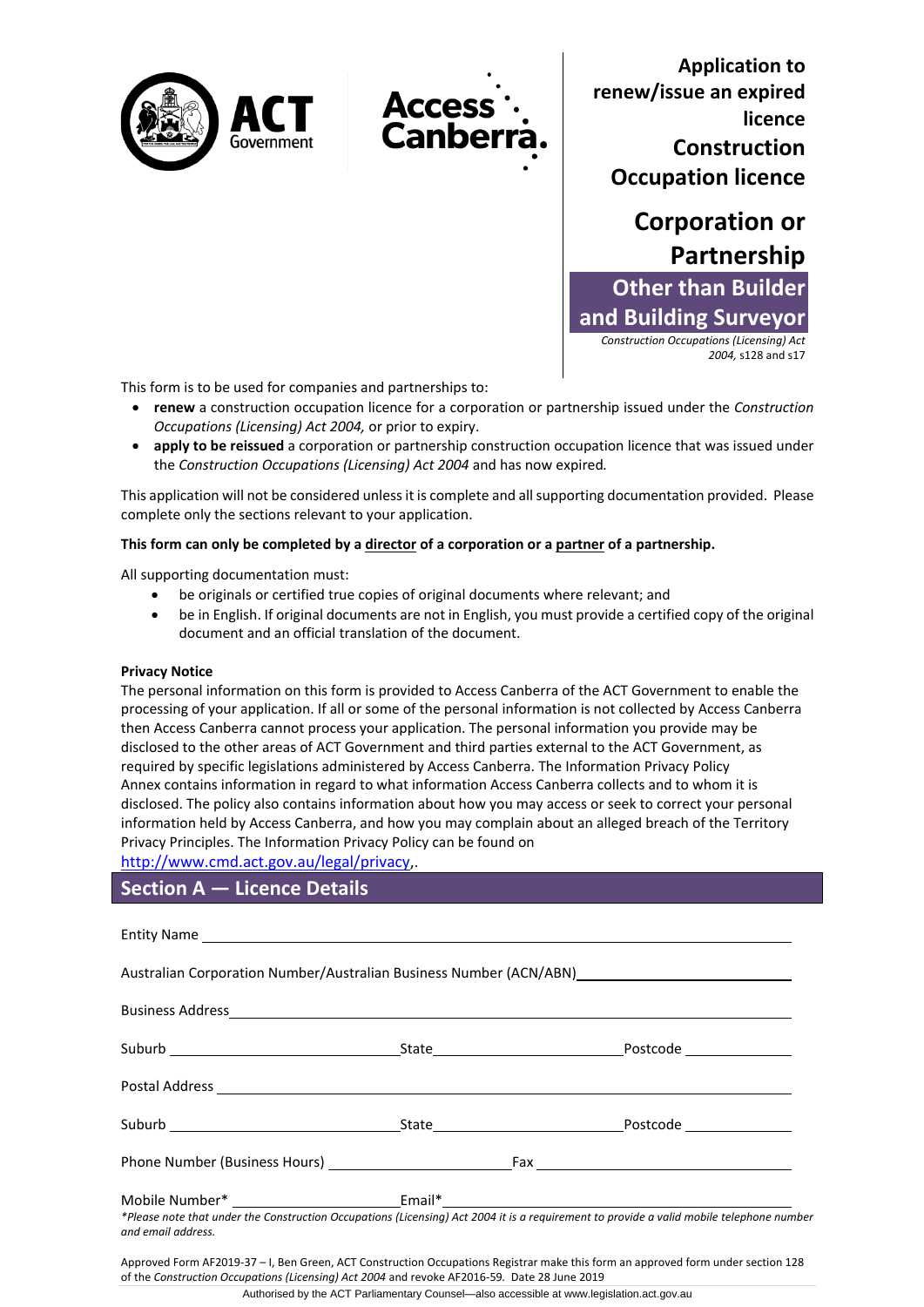Contact Person\*\*:

*\*\*Please note licence applications for a corporation or partnership will only be discussed with the relevant contact person for the application or a director or partner.*

| Given Name     | Surname |
|----------------|---------|
| Mobile Number* | Email*  |

**I understand that it is a requirement under law that should the corporation/partnership's licence be renewed/issued I must notify the Construction Occupations Registrar of any changes to licence details within two weeks of the change.** 

 $\Box$  I understand

## **Section B — Nominees appointed for the Corporation/ Partnership**

Do you wish to make any changes to the nominees under the corporation/partnership licence?

| Do you wish to make any changes to the nominees under the corporation/partnership licence?                                                                                                                                                                                               |                                                                                                 |
|------------------------------------------------------------------------------------------------------------------------------------------------------------------------------------------------------------------------------------------------------------------------------------------|-------------------------------------------------------------------------------------------------|
| $\blacksquare$ Yes $-$ add nominees: please use the Application for Construction Occupation Licence - Appointment,                                                                                                                                                                       | revocation or resignation of nominee to add nominees under the corporation/partnership licence. |
| <b>Solution</b> Yes —remove nominees: please use the Application for Construction Occupation Licence –<br>Appointment, revocation or resignation of nominee - please note the Construction Occupations<br>Registrar must approve a resignation or revocation or a nominee's appointment. |                                                                                                 |
| $\Box$ No $-$ the nominee/s previously appointed will remain. Please have current nominee appointed complete<br>below:                                                                                                                                                                   |                                                                                                 |
| Nominee 1                                                                                                                                                                                                                                                                                |                                                                                                 |
|                                                                                                                                                                                                                                                                                          |                                                                                                 |
|                                                                                                                                                                                                                                                                                          |                                                                                                 |
|                                                                                                                                                                                                                                                                                          |                                                                                                 |
| Pursuant to section 28 of the Construction Occupations (Licensing) Act 2004 I agree to remain the nominee                                                                                                                                                                                |                                                                                                 |
| for the corporation/partnership in the occupation(s) of ________________________                                                                                                                                                                                                         |                                                                                                 |
| <b>Nominee 2</b><br>Title Surname Surname Surname Surname Surname Surname Surname Surname Surname Surname Surname Surname Surname Surname Surname Surname Surname Surname Surname Surname Surname Surname Surname Surname Surname Surname Surname                                        |                                                                                                 |
|                                                                                                                                                                                                                                                                                          |                                                                                                 |
|                                                                                                                                                                                                                                                                                          |                                                                                                 |
| Mobile Number <u>New York and State and State and State and State and State and State and State and State and State and State and State and State and State and State and State and State and State and State and State and Stat</u>                                                     |                                                                                                 |
| Pursuant to section 28 of the Construction Occupations (Licensing) Act 2004 I agree to remain the nominee                                                                                                                                                                                |                                                                                                 |
| for the corporation/partnership in the occupation(s) of                                                                                                                                                                                                                                  |                                                                                                 |
| Please attach additional sections for third and subsequent nominees.                                                                                                                                                                                                                     |                                                                                                 |
| I understand that the Registrar will write to the nominee to either confirm the appointment, resignation or<br>continuance of appointment as nominee to the corporation/partnership.                                                                                                     |                                                                                                 |
| I understand                                                                                                                                                                                                                                                                             |                                                                                                 |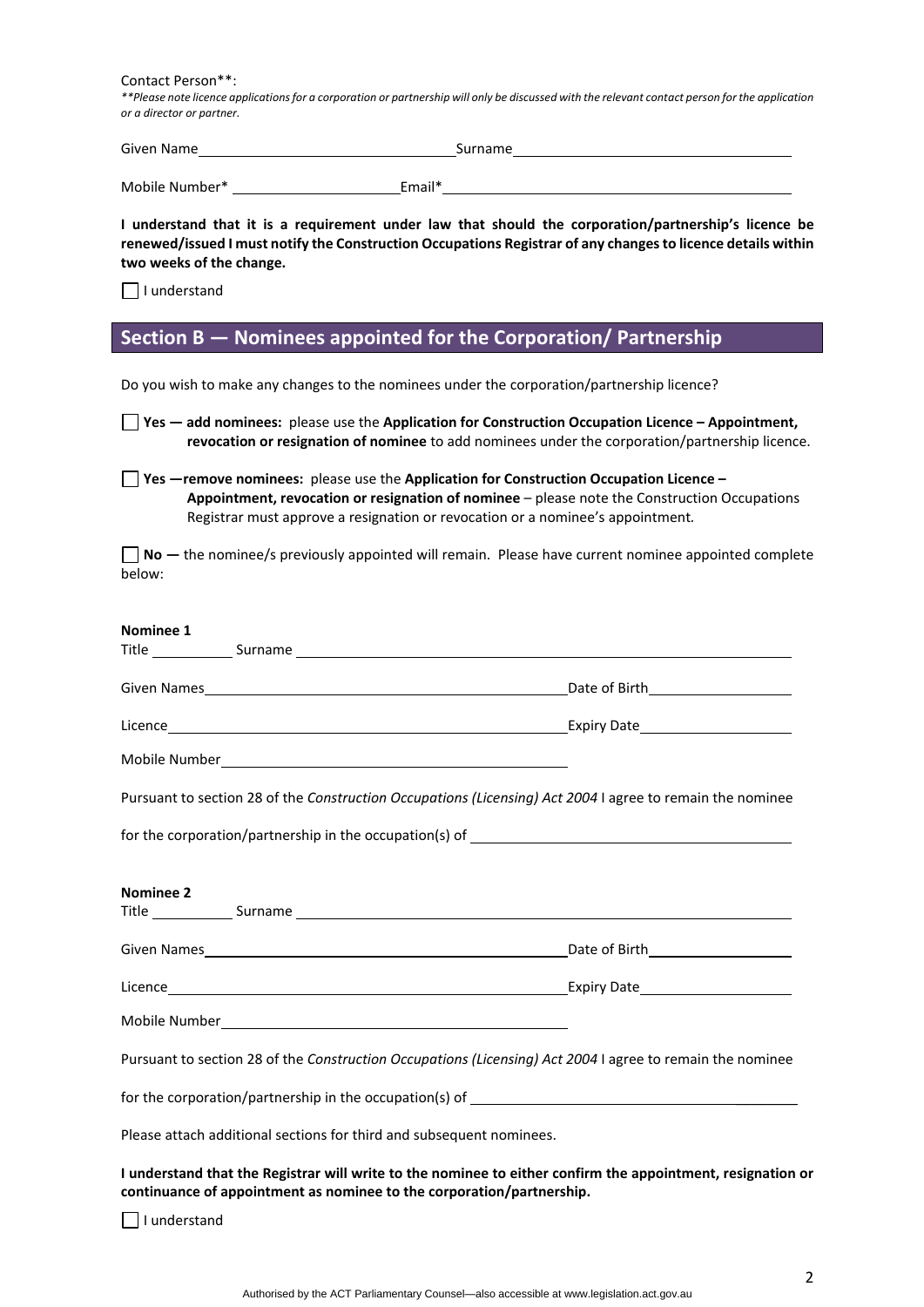| Section C – Licence details                           |                                                                                                                                                                                                                                    |  |
|-------------------------------------------------------|------------------------------------------------------------------------------------------------------------------------------------------------------------------------------------------------------------------------------------|--|
| Licence Number <b>Service Service Service Service</b> |                                                                                                                                                                                                                                    |  |
|                                                       | Occupation <b>Designation CONSUMING CONSUMING CONSUMING CONSUMING CONSUMING CONSUMING CONSUMING CONSUMING CONSUMING CONSUMING CONSUMING CONSUMING CONSUMING CONSUMING CONSUMING CONSUMING CONSUMING CONSUMING CONSUMING CONSUM</b> |  |
| Has this licence expired?                             | Yes - proceed to section D for corporations or section E for partnerships                                                                                                                                                          |  |

**No** - proceed to section F

## **Section D — Historical Company Extract (only expired corporation licences)**

Complete this section only if you are applying for a corporation licence which has expired and the corporation is a company.

| Requirement: | Historical company extract issued from the Australian Securities and Investment |  |
|--------------|---------------------------------------------------------------------------------|--|
|              | Commission www.asic.gov.au within the last three months.                        |  |

 $\Box$  Yes  $-\rho$  lease attach a copy of the historical company extract.

 $\Box$  No  $-$  please note that you may not be eligible for a licence.

## **Section E — Partnership Agreement (only expired partnership licences)**

Complete this section only if you are applying for a partnership licence which has expired.

A partnership agreement must be provided with the application. The partnership agreement must state as a minimum:

- the name of all of the partners entering into the agreement, even if they are not involved in the construction services;
- the ACNs of any partners that are corporations;
- the trading (business) name of the partnership;
- the term of the agreement and partnership;
- primary occupation of the partnership;
- the location where the partnership will be primarily located i.e. the physical address of the partnership;
- for partnerships involving more than 4 individuals, a list of staff within the organisation, which must includes names and position held in the organisation (organisational diagrams will suffice for this requirement; and
- a clause surrounding what actions would occur from potential insolvency of the partnership i.e. voluntary termination, bankruptcy, death or missing person.

 $\Box$  I have provided a copy of the partnership agreement meeting the requirements of this section.

 $\Box$  No  $-$  I have not provided a partnership agreement meeting the requirements of this section – please note that you may not be eligible for a licence.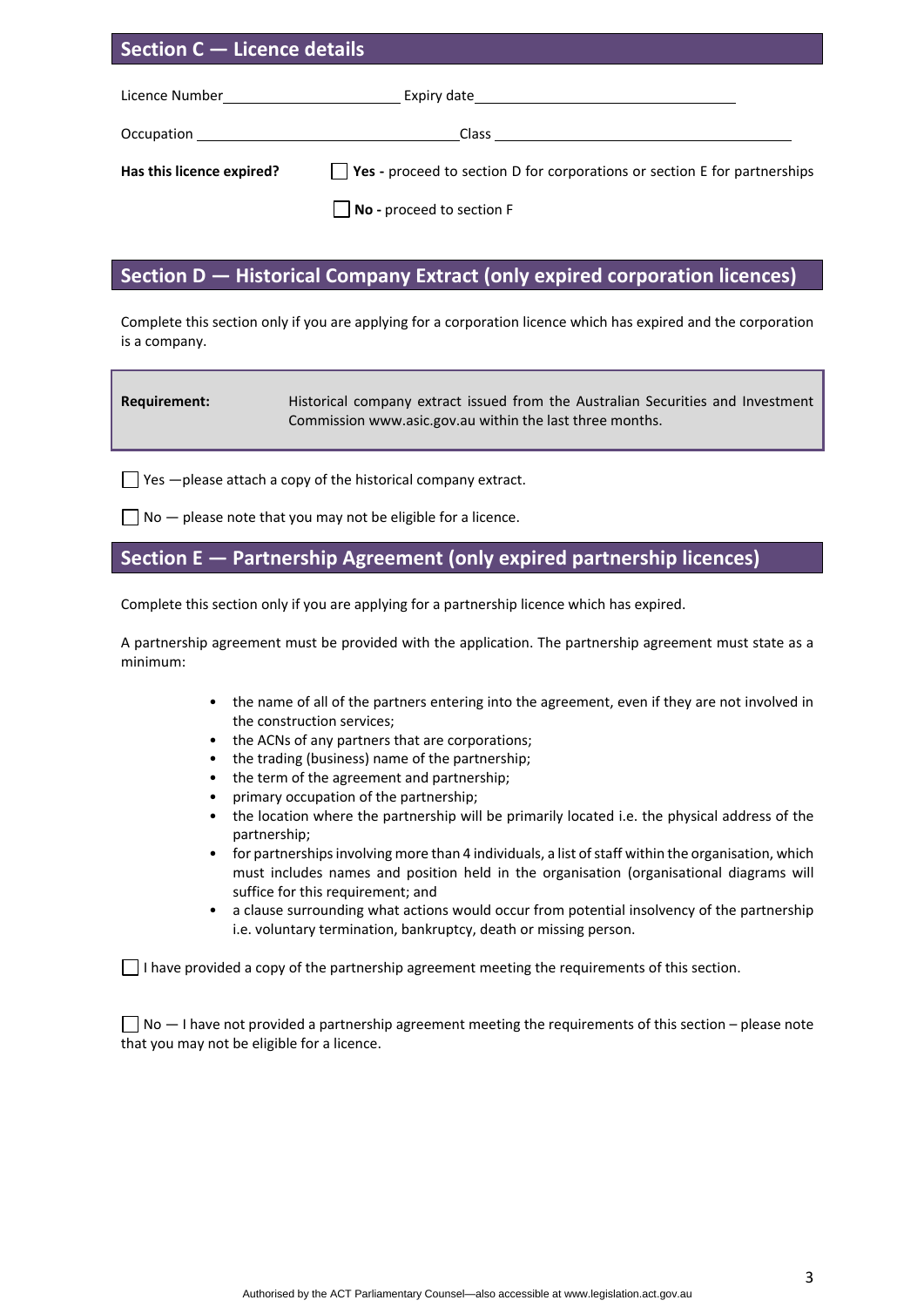## **Section F — Financial Probity (all applicants)**

Evidence of financial resources is required to help demonstrate your corporation or partnership's ability to fulfil contractual obligations when providing construction services. Failure to provide information below may result in your licence being refused.

**1. Does the corporation/partnership have access to financial resources adequate to complete works performed under the licence applied for?** 

 $\Box$  Yes

 $\Box$  No  $-$  you may not be eligible for a licence

**2. Is the corporation/partnership currently bankrupt, or has it been previously deemed bankrupt or insolvent?** 

 $\Box$  Yes  $-$  please attach details and official documentation of bankruptcy/insolvency – please note you may be refused a licence

 $\Box$  No

- **3. Are any of the directors or partners currently, or have they previously been, deemed bankrupt or personally insolvent, being any of the following:**
	- **a. Bankrupt or party to a debt agreement as a debtor under Bankruptcy Act 1966 (Commonwealth);**
	- **b. A party to a personal insolvency agreement as a debtor under the Bankruptcy Act 1966 (Commonwealth);**
	- **c. Have authorised a controlling trustee to control the individual's property, whether or not the individual has entered into a personal insolvency agreement as a debtor under the Bankruptcy Act 1966 (Commonwealth);**
	- **d. Having a status under a law of a foreign country substantially similar to a circumstance in (a) to (d)?**
	- **e. Otherwise has applied to take the benefit of any law for the relief of bankrupt or insolvent debtors?**
	- **f. The director of a company that was an externally administered body corporate within the meaning of the Corporations Act 2001 (Commonwealth)?**

 $\Box$  Yes — please attach details and official documentation of bankruptcy/insolvency – please note if a partner is bankrupt or personally insolvent you are not eleigible for a partnership licence

 $\Box$  No

**4. For corporation, are any of the directors aware of any actions being undertaken by them, the corporation or another entity to enter into arrangements, or bring about the bankruptcy, insolvency or closing of the corporation?** 

 $\Box$  Yes  $-$  please attach details and any official documentation

 $\Box$  No.

**5. For all applicants, are any of the directors or partners aware of any actions being undertaken by them, the corporation/partnership or another entity to enter into arrangements, or bring about the any of the circumstances described in question 3 in this section?**

 $\Box$  Yes  $-$  please attach details and any official documentation

 $\Box$  No.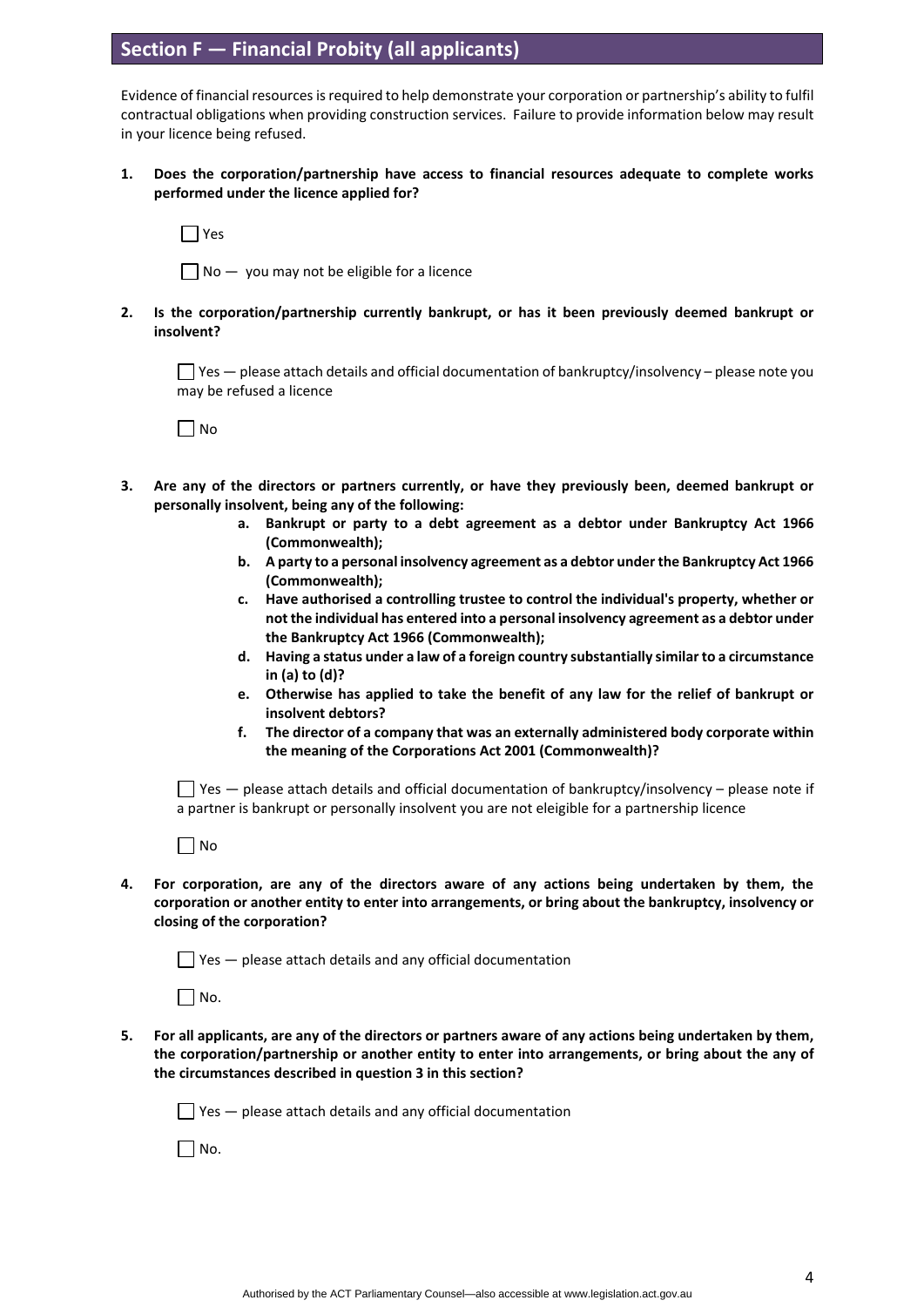**6. I understand that it is a requirement under law that should the corporation/partnership licence be issued, I must notify the Construction Occupations Registrar should the corporation, partnership, directors or partners become bankrupt or personally insolvent.** 

 $\Box$  I have read and understand the above statement.

#### **Section E — Criminal convictions (corporations)**

**1. Has the corporation been convicted or found guilty of a criminal offence\* that involves fraud, violence or dishonesty and is punishable by imprisonment of 1 year or more anywhere in Australia or in another country?** 

 $\Box$  Yes – you must provide comprehensive details in an attachment to this application  $\Box$  No

 *\*Please note: Spent convictions under the Spent Convictions Act 2000 do not need to be included in this declaration*

**2. Is the corporation currently being prosecuted for a criminal offence\* that involves fraud, violence or dishonesty and is punishable by imprisonment of 1 year or more anywhere in Australia or in another country?** 

 $\Box$  Yes – you must provide comprehensive details in an attachment to this application  $\Box$  No

 *\*Please note: Spent convictions under the Spent Convictions Act 2000 do not need to be included in this declaration*

**3. Have any of the corporation's directors been convicted or found guilty of a criminal offence\* that involves fraud, violence or dishonesty and is punishable by imprisonment of 1 year or more anywhere in Australia or in another country?** 

 $\Box$  Yes – you must provide comprehensive details in an attachment to this application  $\Box$  No

 *\*Please note: Spent convictions under the Spent Convictions Act 2000 do not need to be included in this declaration*

**4. Are any of the corporation's directors currently being prosecuted for a criminal offence\* that involves fraud or dishonesty and is punishable by imprisonment of 1 year or more anywhere in Australia or in another country?** 

 $\Box$  Yes – you must provide comprehensive details in an attachment to this application  $\Box$  No

 *\*Please note: Spent convictions under the Spent Convictions Act 2000 do not need to be included in this declaration*

**5. I understand that it is a requirement under law that should the corporation be issued a licence, the corporation must notify the Construction Occupations Registrar of any convictions of such offences in the future.** 

 $\Box$  I have read and understand the above statement.

#### **Section F — Criminal convictions (partnerships)**

Partnerships are not eligible for a construction occupations licence if any of the partners have been convicted of an offence involving fraud, violence or dishonesty that is punishable by imprisonment for at least one year.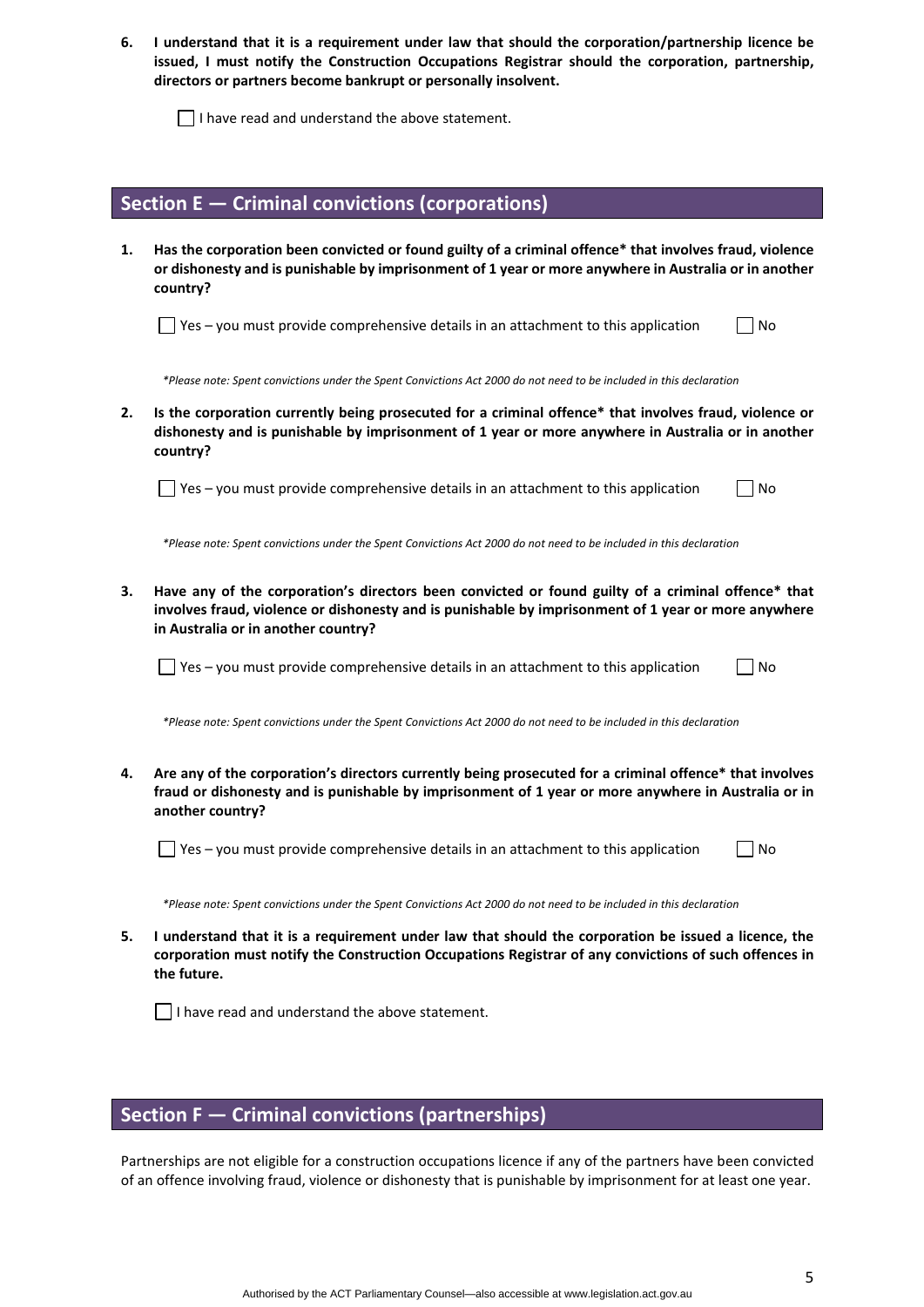| Have any of the partners been convicted or found guilty of a criminal offence* that involves fraud, |
|-----------------------------------------------------------------------------------------------------|
| violence or dishonesty and is punishable by imprisonment of 1 year or more anywhere in Australia or |
| in another country?                                                                                 |

 $\Box$  Yes – you must provide comprehensive details in an attachment to this application  $\Box$  No

 *\*Please note: Spent convictions under the Spent Convictions Act 2000 do not need to be included in this declaration*

**2. Are any of the partners currently being prosecuted for a criminal offence\* that involves fraud or dishonesty and is punishable by imprisonment of 1 year or more anywhere in Australia or in another country?** 

 $\Box$  Yes – you must provide comprehensive details in an attachment to this application  $\Box$  No

 *\*Please note: Spent convictions under the Spent Convictions Act 2000 do not need to be included in this declaration*

**3. I understand that it is a requirement under law that should the corporation be issued a licence, the corporation must notify the Construction Occupations Registrar of any convictions of such offences in the future.** 

 $\Box$  I have read and understand the above statement.

#### **Section G — Licence History Declarations (all applicants)**

**1. Have any of the directors/partners previously held a corporation or partnership licence in the relevant construction occupation in the ACT or elsewhere in Australia or overseas for this or another corporation or partnership?** 

 $\Box$  Yes  $-$  provide details of the corporation/partnership including name, licence details and corporation/partnership status

- $\Box$ No
- **2. Is your licence as a corporation or partnership, in Australia or overseas, currently suspended or cancelled?**

 $\Box$  Yes  $-$  you must attach details  $\Box$  No

**3. Have you or any of the directors/partners previously had a corporation or partnership licence cancelled, refused or suspended in Australia or overseas for this or another corporation or partnership?** 

 $\Box$  Yes — you must provide comprehensive details in an attachment to this application  $\Box$  No

**4. I understand that I should notify the Construction Occupations Registrar if my corporation or partnership licence is cancelled, refused or suspended in Australia or overseas.** 

 $\Box$  I have read and understand the above statement.

**5. Has your corporation or partnership licence ever been subject to conditions, undertakings, limitations or restrictions in Australia or overseas?** 

| $\Box$ Yes $-$ you must provide comprehensive details in an attachment to this application | $\Box$ No |
|--------------------------------------------------------------------------------------------|-----------|
|--------------------------------------------------------------------------------------------|-----------|

**6. Are any of the directors/partners, or have they ever been, disqualified under the** *Construction Occupations (Licensing) Act 2004***, or a corresponding prior Act, from applying for licence, or being licensed, in a construction occupation either personally or part of a licensed business?** 

 $\Box$  Yes – you must provide comprehensive details in an attachment to this application  $\Box$  No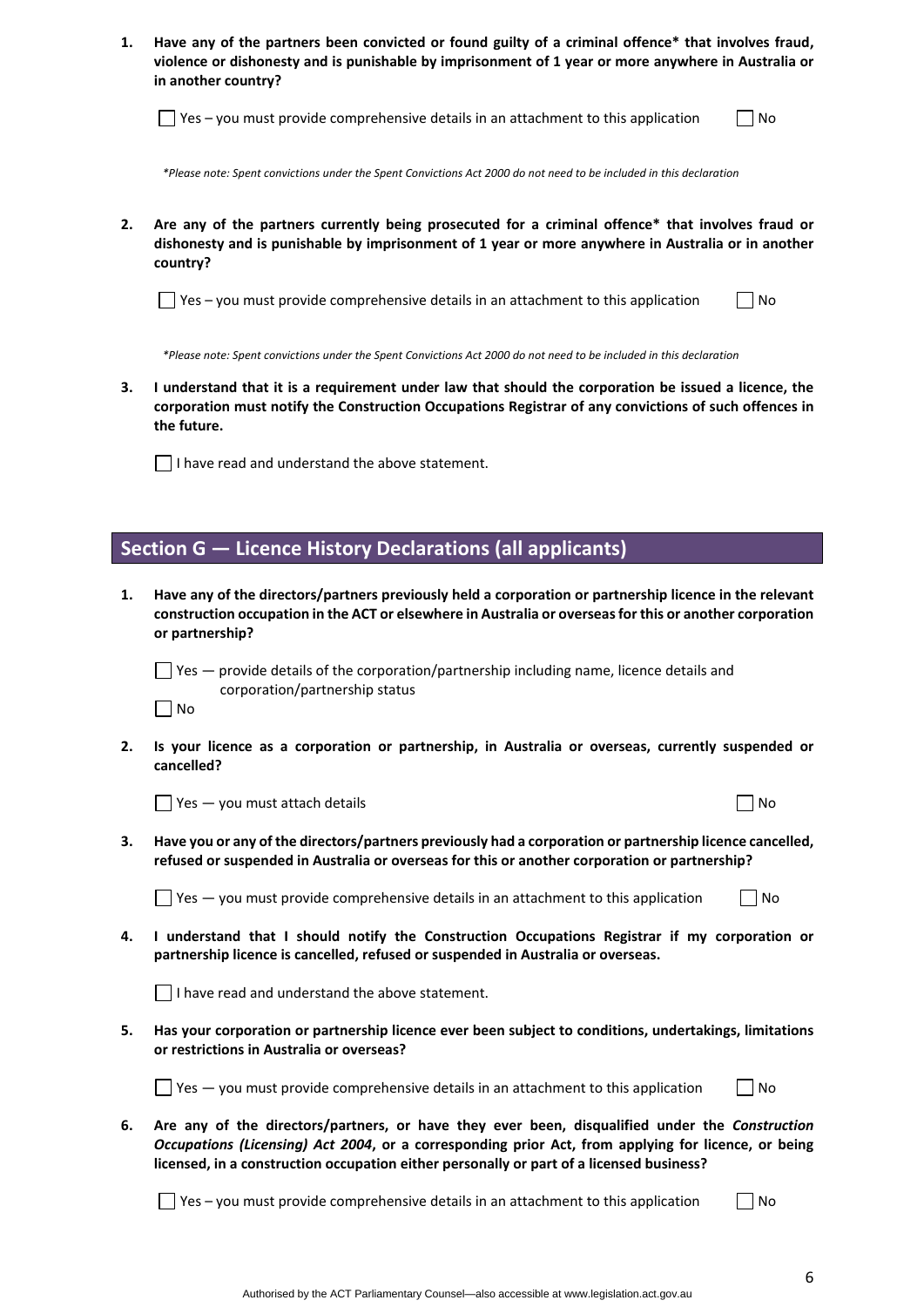**7. Have any of the directors/partners ever been, or are currently, the subject of complaints, occupational discipline, demerit activity or rectification orders whilst licensed, or a director or partner of a licensed entity under the** *Construction Occupations (Licensing) Act 2004***, a corresponding prior Act, or the law of another jurisdiction in Australia or overseas?** 

 $\Box$  Yes – you must provide comprehensive details in an attachment to this application  $\Box$  No

**8. Does the corporation/partnership or any director/partner have any outstanding debts in relation to a rectification order (or equivalent) or regulatory action or as a result of a decision of a Tribunal, Board, Commission, Court or Authority in the ACT or another jurisdiction in relation to a construction service you have provided?**

 $\Box$  Yes – you must provide comprehensive details in an attachment to this application  $\Box$  No

*Please note: Licensed services may be audited by the Construction Occupations Registrar in the ACT for compliance against the relevant laws. Licensed entities identified performing non-compliant services may be subject to occupational discipline or other licensing action.*

#### **Section H — Specific Documentary Evidence by Occupation (all applicants)**

Please include with your renewal/application the following documentary evidence:

| Drainer:                        | No further documentary evidence required.                                                                                                                                                                                                                                                                                                                                                            |
|---------------------------------|------------------------------------------------------------------------------------------------------------------------------------------------------------------------------------------------------------------------------------------------------------------------------------------------------------------------------------------------------------------------------------------------------|
| Electrician:                    | No further documentary evidence required.                                                                                                                                                                                                                                                                                                                                                            |
| <b>Gasfitter:</b>               | No further documentary evidence required.                                                                                                                                                                                                                                                                                                                                                            |
| Plumber:                        | No further documentary evidence required.                                                                                                                                                                                                                                                                                                                                                            |
| <b>Plumbing Plan Certifier:</b> | Current certificate of currency for Professional Indemnity insurance<br>required at renewal and application. Certificate must adequately state you<br>are covered for plumbing plan certification work. If not able to be provided<br>at the time of renewal, please provide it as soon as you obtain it. Your<br>licence will not be renewed until it is received and you will not be<br>contacted. |
| <b>Works Assessor:</b>          | Current certificate of currency for Professional Indemnity insurance<br>required at renewal and application. Certificate must adequately state you<br>are covered for works assessment work. If not able to be provided at the<br>time of renewal, please provide it as soon as you obtain it. Your licence will<br>not be renewed until it is received and you will not be contacted.               |

# **Section I — Consent and Application Declarations (all applicants)**

I,

\_\_\_\_\_\_\_\_\_\_\_\_\_\_\_\_\_\_\_\_\_\_\_\_\_\_\_\_\_\_\_\_\_\_\_\_\_\_\_\_\_\_\_\_\_\_\_\_\_\_\_\_\_\_\_\_\_\_\_\_\_\_\_\_\_\_\_\_\_\_\_\_\_\_\_\_\_\_\_\_\_\_\_\_\_\_\_\_, *Insert name, address and occupation of person making the declaration*

make the following declaration on behalf of the corporation/partnership**:**

- **1. I declare:**
- a) that I make this renewal/reissue application to the Construction Occupations Registrar for a construction occupation licence and that I have confirmed with all directors/partners that all statements, and the documents/information provided in support of the application, are accurate, true and correct.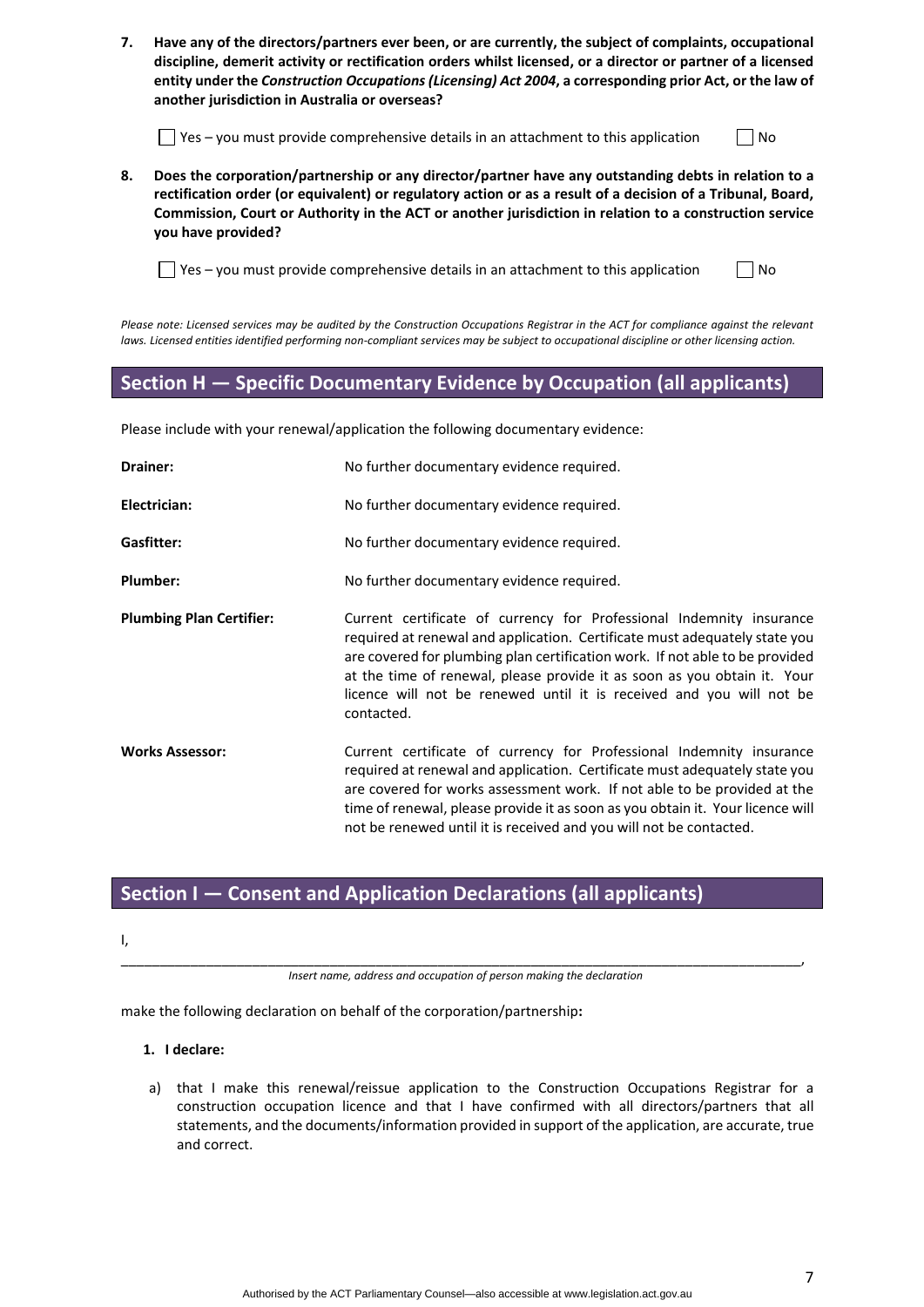#### **2. I authorise and consent:**

- a) to the Construction Occupations Registrar and Access Canberra to make enquiries of, and exchange information with, the relevant regulatory authorities of any Australian State or Territory, or other country, regarding they construction occupation licence and practice in the relevant occupation or otherwise regarding matters relevant to this application.
- b) to receiving information from the Construction Occupations Registrar relevant to the construction occupation licence or the construction industry electronically.

#### **3. I acknowledge:**

- a) that the Construction Occupations Registrar and Access Canberra may validate documents provided in support of this application or wish to confirm my identity or the identities of other directors/partners.
- b) that the Construction Occupations Registrar and Access Canberra may request more information from the corporation or partnership to help it decide whether to grant this application for a corporation license.
- c) that failure to complete all relevant sections of this application and enclose all supporting documentation may result in this application not being accepted or additional fees being applied as per the statutory instrument authorising fees to be taken under the *Construction Occupations (Licensing) Act 2004.*
- d) that the Construction Occupations Registrar has the legal right to refuse the renewal/reissue if not satisfied that the corporation/partnership is eligible to hold a licence or impose a condition on the licence if it is deemed necessary or desirable to protect the public.
- e) that it is an offence to make any false or misleading statement or provide any false or misleading information
- **4. Should the corporation/partnership be issued with a construction occupations licence the corporation/partnership undertakes:**
- a) to comply with the *Construction Occupations (Licensing) Act 2004* (and it's operational Acts) and the codes, standards and guidelines relevant to my construction occupation licence when providing, or offering to provide, a relevant construction service.
- **5. I understand that the corporation/partnership must advice the registrar within 1 business day after any change in directors or nominee, or changes in eligibility requirements.**
- **6. I understand that it is a requirement under law that should the licence be issued the corporation or partnership must not perform any licensable work that is outside the scope of what the licence authorises.**
- **7. I understand that it is a requirement under law that should the licence be issued evidence must be given to clients of the insurance the corporation may hold in relation to any relevant licensable construction service the corporation intends to undertake prior to providing the services.**
- **8. I understand that it is a requirement under law that should the licence be issued the corporation/partnership must only advertise licensable construction services with the full name of the licensed entity (as it appears on the licence) and the licence number.**
- **9. I understand that it is a requirement under law that should the licence be issued, all licensable services performed under the licence must comply with all relevant legislation, codes and standards.**
- **10.I understand that a licensed corporation or partnership commits an offence if its nominees fail to adequately supervise the relevant construction services or the relevant construction services fail to comply with the Construction Occupations (Licensing) Act or an operational Act.**